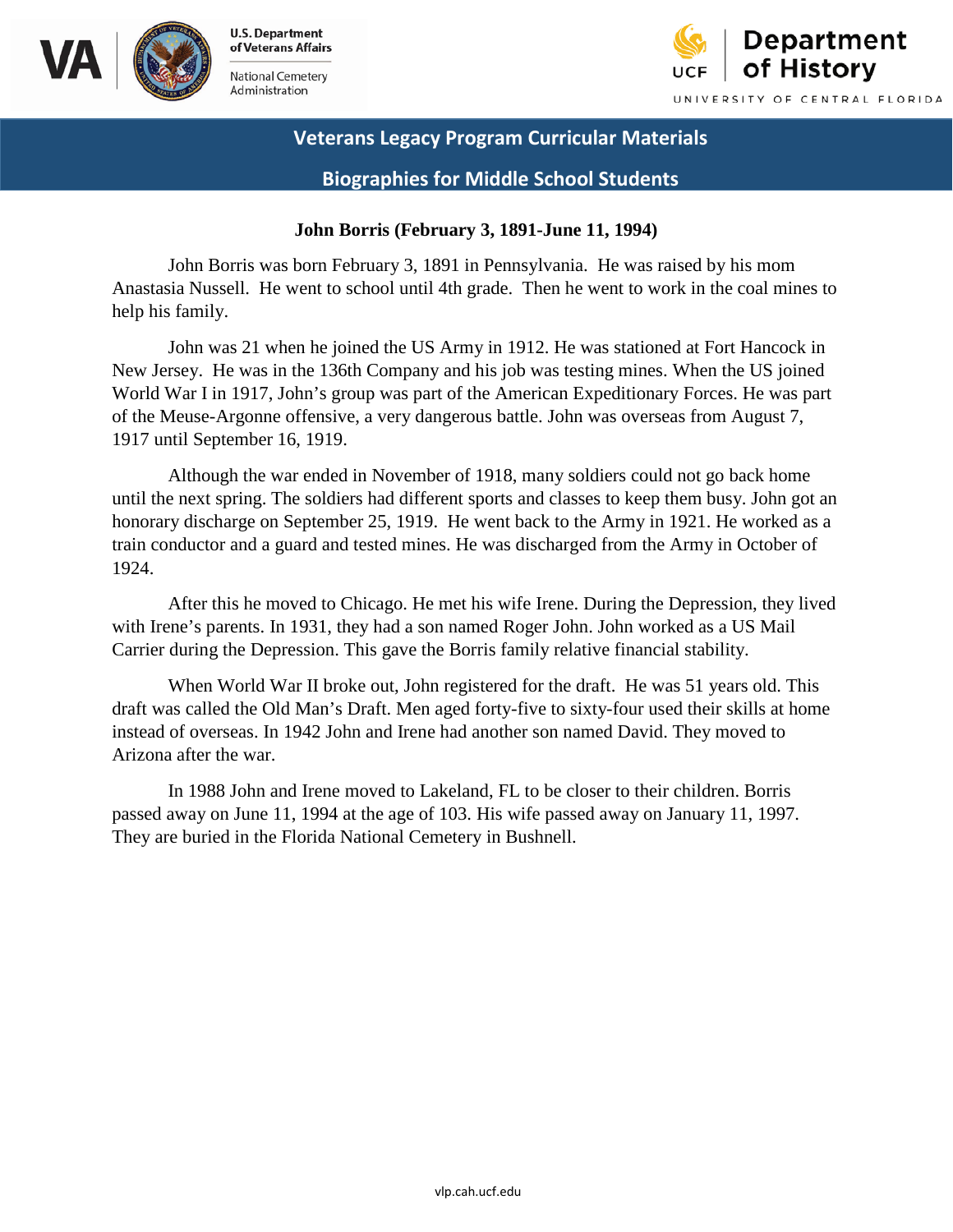



# **Biographies for Middle School Students**

# **Henry Cavicchi (September 4, 1896 – July 30, 1991)**

 parents were immigrants. His father, Ercole, was from Italy. His mother, Elmina, was from Henry Cavicchi was born September 4, 1896 in Plattsburg, New York. Both of his Canada. The number of Italian immigrants moving to America in the end of the 1800s and the beginning of the 1900s grew a lot. This was partially because of a loss of jobs in Europe. Many Italian immigrants were poor farmers or laborers who moved to the US in search of a better life. The high numbers of Italian immigrants continued until the Immigration Act of 1924 which made it more difficult to move to the US.

Henry's father, Ercole, moved his family to Massachusetts from New York. He started his own business there in his pursuit of the American Dream. He was very talented at creating new inventions. Many of these inventions were for polishing stone floors. Ercole also had a patent in 1917 for armor to protect ships from torpedoes. This was probably created to protect boats from German submarines.

As a boy, Henry worked in his father's shop. He registered for the draft in June of 1918. He left the Navy in January 1919. He probably did not fight overseas since the fighting stopped two months after he enlisted. He enlisted as an Air Service Aircraft Rigger (ASAR). He worked with planes before they went into action. Planes became an important part of warfare during World War I. Even though they were a fairly new technology, the Navy relied on them for much of their success. In World War II, airplanes would become even more vital to the war effort.

After the war, Henry returned home to Massachusetts. He married his wife, Emily Sussex, in 1922. They had four daughters and a son. Henry continued to work at his father's store, Cavicchi Polishing Machine Co. His father Ercole created at least three new inventions relating to his polishing business, including a mower-like machine used to polish floors. Ercole retired in the 1930s. He lived the rest of his life in St. Petersburg, FL. He died January 19, 1946.

Henry continued to work at Cavicchi Polishing Machine Co with his four brothers. When America joined World War II in 1942 he registered for the draft. This was known as the Old Man's Draft, where older men used their skills for domestic service. The family business allowed Cavicchi to live a comfortable, middle-class life. He retired to Florida with his wife Emily. He passed away July 30, 1991 at the age of ninety-four. Emily died two years later at the age of ninety-one.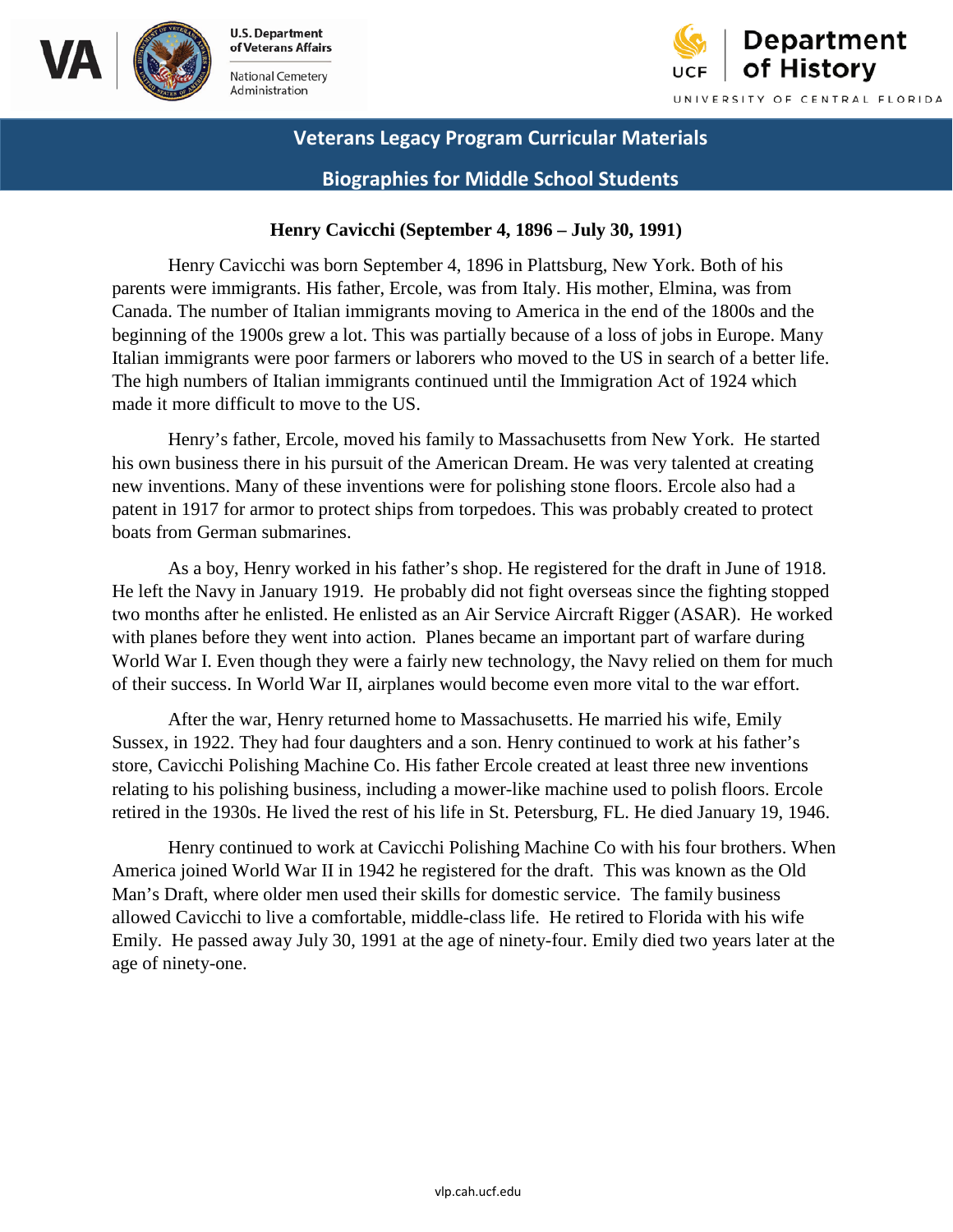



 **Biographies for Middle School Students** 

### **Edward Patrick Connolly (October 31, 1922-September 7, 1995)**

Edward Connolly was born October 31, 1922 in Boston, Massachusetts. His parents were named John and Emily. His father worked as a police officer and his mother kept the household together. His father became well known for stopping Harry Shappas, a thief who pickpocketed women. In March of 1930, his father died suddenly. When their mother passed away during the Depression, Edward's sister Anna became the head of household. She worked as a librarian, while some of his other siblings worked as clerks.

 When America entered World War II, Connolly enlisted in the US Marine Corps in 1941. Edward went to the Pacific Theater during the war. The Marine Corps was the Navy's primary group fighting in the Pacific. He finished his service December 16, 1945 with the rank of corporal. He was 23 years old.

 He returned home to Massachusetts after the war. There he met and married Thelma Snell. They had two sons, Kevin and Mark. Edward followed in his father's footsteps and became a police detective. In 1955, he was wounded while stopping a robbery of the Astor Theater. Even though he was hurt, he was able to stop the gang members who were trying to rob the theater. After this incident, Connolly decided to retire from the force. Boston hailed him as a hero for this act, and even gave him a monthly pension for his actions. He retired and moved to Ft Lauderdale, Florida and then Brevard County in 1982. He passed away on September 7, 1995 and is buried in the Florida National Cemetery in Bushnell.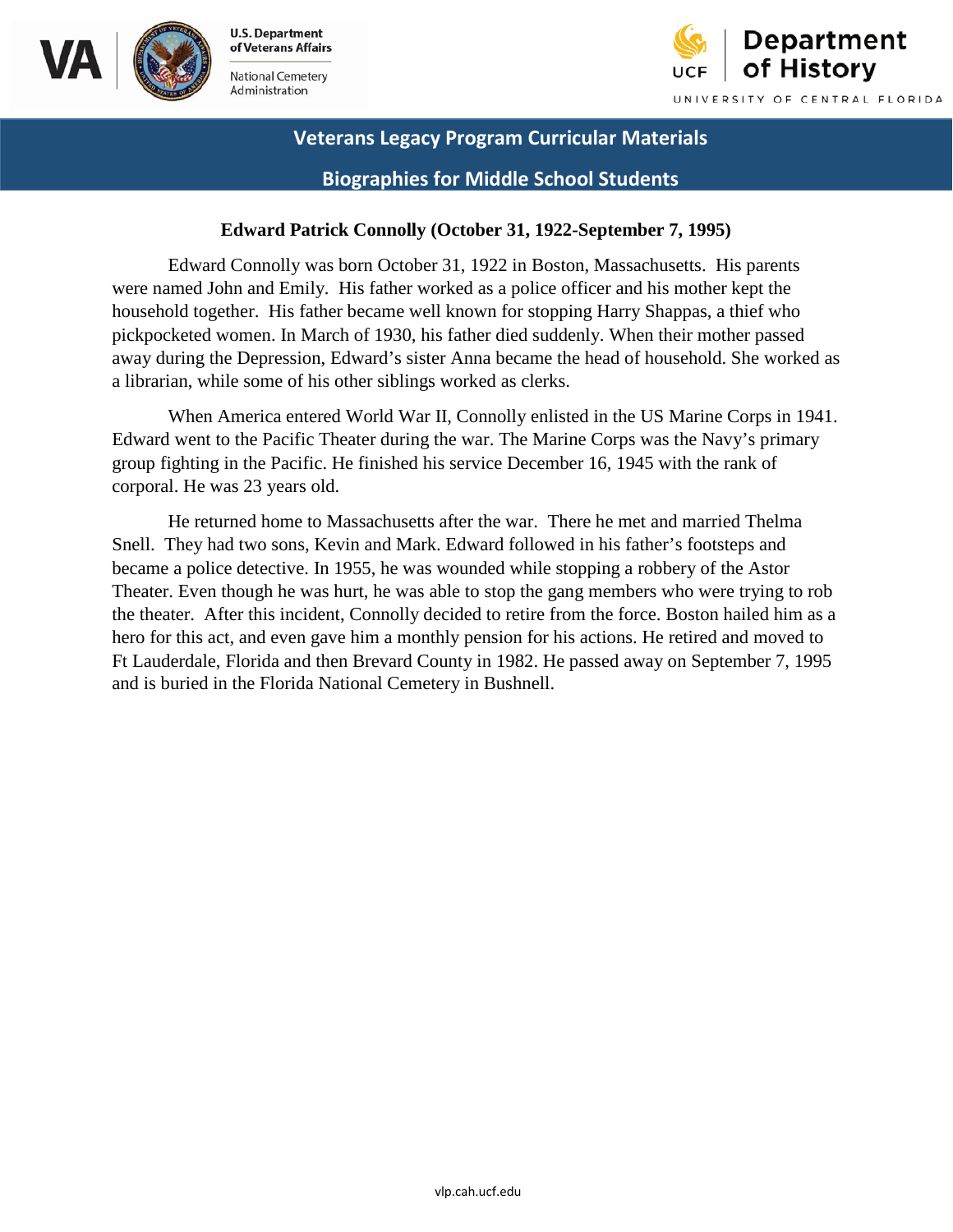



 **Biographies for Middle School Students** 

### **Rufe Goins (September 23, 1894 - December 25, 1988)**

 America and Mexico were fighting a war against one another. Rufe was honorably discharged on May 28, 1915. After being honorably discharged, Goins worked as a coal miner in Jasonville, Rufe Goins was born on September 23, 1894 in Tennessee. Rufe had seven siblings. He was the second youngest child. Rufe was raised on a farm and learned to read and write. On May 29, 1912, at the age of 21, Rufe joined in the United States Army. While Rufe was in the Army, Indiana. When America joined World War I, Rufe signed back up for the Army.

After World War I was over, Rufe went back to Tennessee and got married. During the Great Depression, Rufe worked at the Gary Works U.S. Steel Mill. Rufe had two children, both boys. The Goins family remained in Lake County, Indiana through the 1950s. They moved to the city of Hammond sometime before 1952, where Rufe worked as a blacksmith.

It is possible that Goins moved to Tampa to retire, since he was 65 at the time of their move. While living in Tampa, Maude Goins, his wife, worked as a homemaker and was a member of the Tampa Baptist Church.

Rufe Goins died on December 25, 1988, in Tampa, Florida, at the age of 94. He was buried at Florida National Cemetery in Bushnell, Florida, on December 28, 1988. His wife, Maude, died ten years later and is buried with him.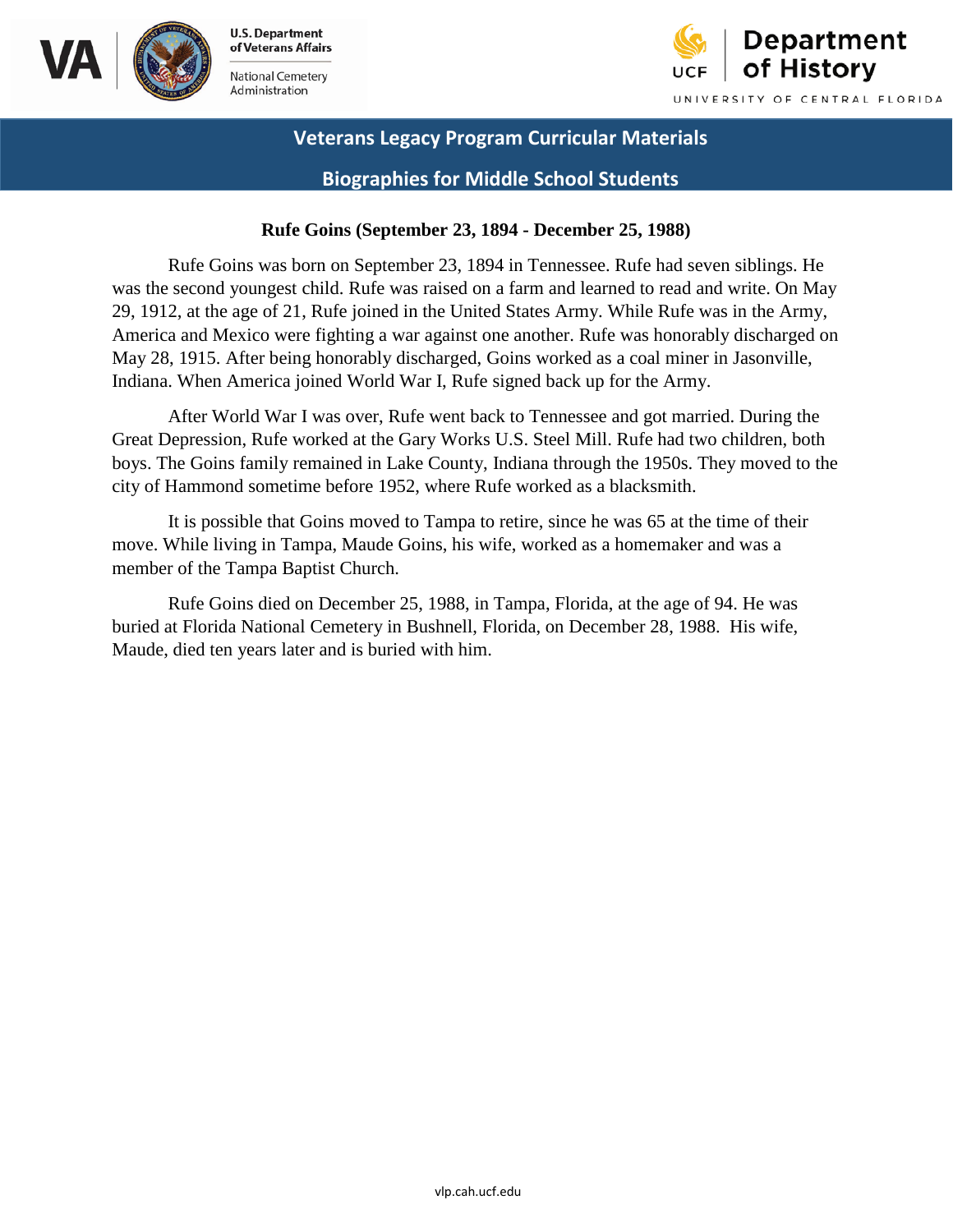



 **Biographies for Middle School Students** 

# **William Otto Grupp (April 1, 1901-November 17, 1988)**

William Otto Grupp was born April 1, 1901 in Brooklyn, New York. William's parents were born in Germany. On July 5, 1918, William Otto Grupp signed up for the United States Navy at the age of eighteen. During William's service, he sometimes worked in the hospital and one time helped transport mules. He was sent home on June 14, 1919. The family kept the name Grupp, a German name. During this time in America many Germans tried to fit in sometimes this meant learning a new language, changing dress, or even changing names.

In 1921, William got married and had two daughters. After 1940, William went to work for a famous German drink company. Working for this company allowed William's family to be proud of their German background. William worked for this company until he retired and moved to Florida. William died in 1988 Florida. Both William and his wife are buried in the Bushnell National Cemetery.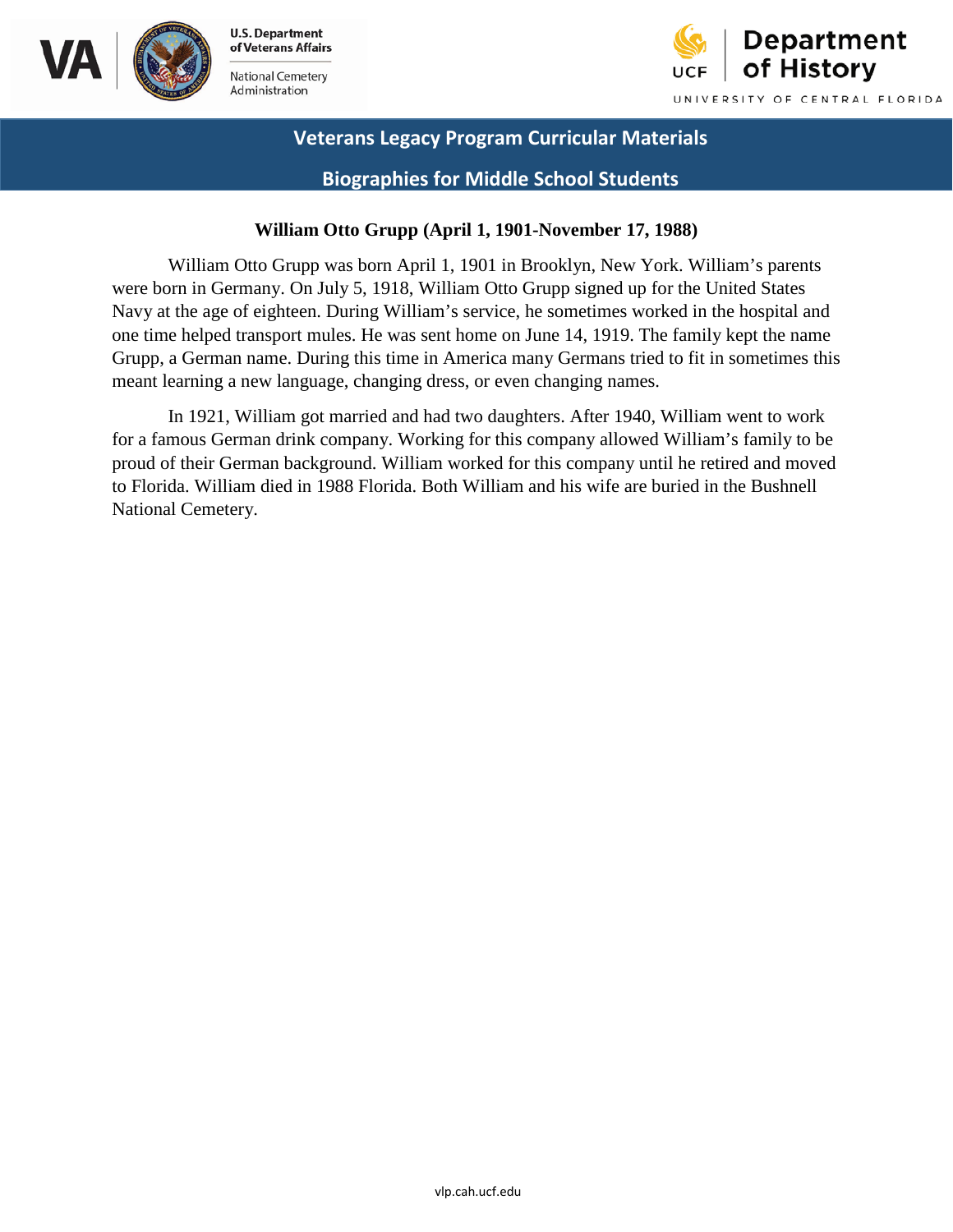





 **Biographies for Middle School Students** 

# **Archie Hawkins (February 12, 1902 - February 27, 1989)**

Archie Hawkins was born in a city in north Florida about forty years after the end of slavery. As a young boy, Archie worked on a farm and was unable to read and write. When America joined World War I, many African Americans wanted to join in hopes that they would gain more rights and liberties by serving their country. Archie tried to join the military twice. At this time, a person had to be twenty-one to serve. Because Archie was too young, he had to change his birth date two times to be selected. On September 26, 1918, Archie was drafted, or selected to serve in the military.

Archie was sent to an all-black unit in Jacksonville Florida. His unit never saw war. Archie faced disease and workplace dangers in the camp. During his three months of service Archie learned how to read and write. Archie was sent home on December 14, 1918 with the end of World War I.

After the war, Hawkins along with other black veterans, faced hate from the community. The summer after the war was full of violence, racism and discrimination that came to be known as the Red Summer. A "Welcome Home" reception held on September 25, 1919 claimed to be "free to all men in uniform," yet, African American veterans were excluded from the event and Archie was turned away.

 worked as a landscape gardener until he retired. Archie had a daughter named Doris Washington February 27, 1989 in Pinellas County, Florida and is remembered at Florida National Cemetery Archie faced many obstacles after the war ended. He moved to St. Petersburg in 1929, where he who had eight children, ten grandchildren, and two great-grandchildren. Hawkins died on in Bushnell, Florida.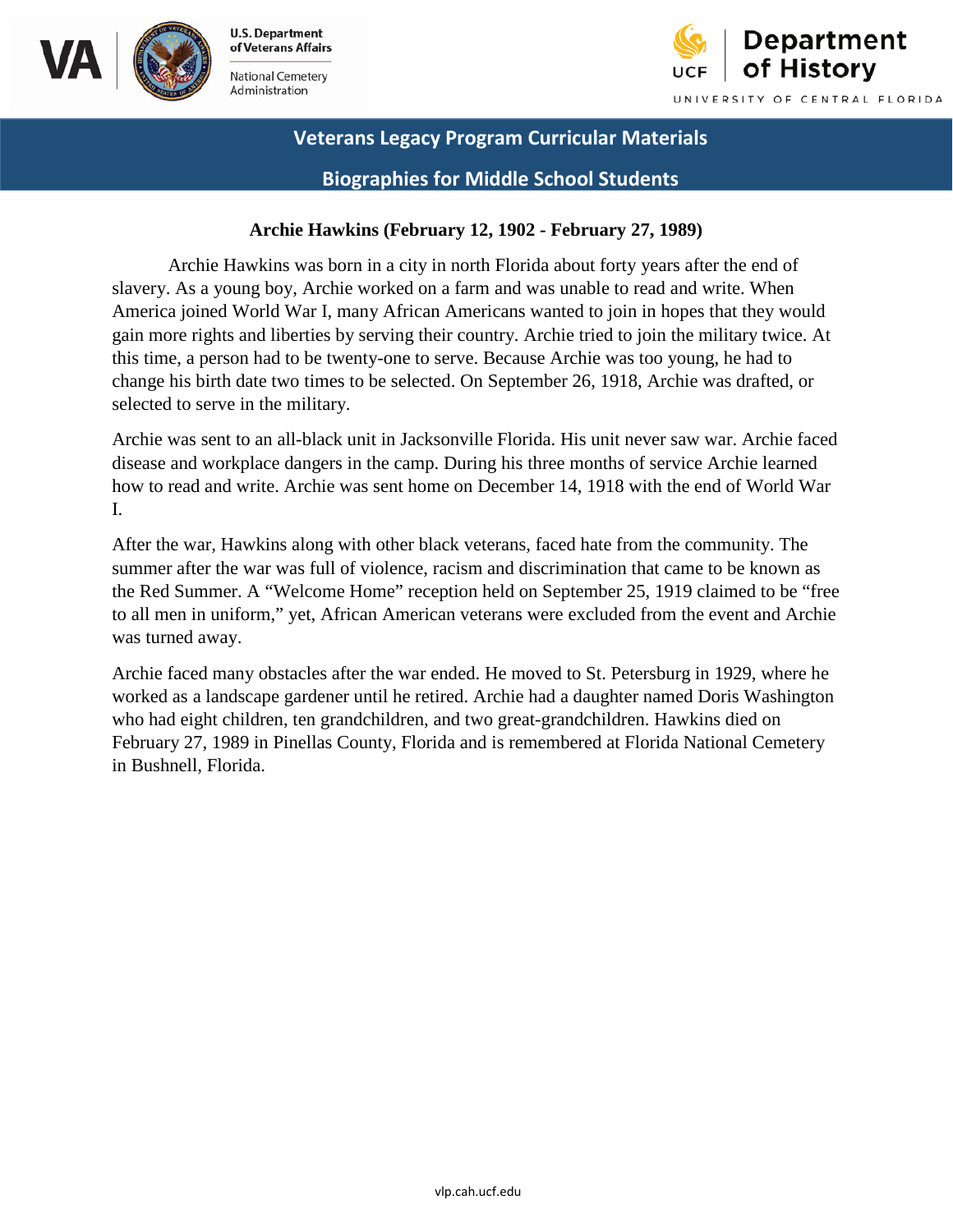



 **Biographies for Middle School Students** 

### **Earl J. LaPan (August 24, 1908 - February 19, 1996)**

Earl J. LaPan was born in Massachusetts on August 24, 1908. LaPan became a famous artist in Florida. many of his works still on display in southern Florida. his career as an artist began in New Jersey, Earl LaPan moved to Florida to work through the Great Depression painting. he made hundreds of works of art throughout the hotels of Miami.

During the Great Depression, artists benefitted greatly from New Deal policies such as the Federal Art Project. during the Great Depression, Earl LaPan created over 300 murals of tropical scenes.

 Earl LaPan's work as an artist came to a pause when he was drafted into the Army Air Corps. After World War II, Earl LaPan married Alice Pearse in Miami. There, he went back to for the Mariner Bank which cost \$18,000. After the bank closed, the statue was moved to Phil work as an artist. One of his most famous pieces is The Mariner, a fourteen-foot statue created Foster Park.

Another statue created by LaPan was two bucking horses, standing ten feet high, and weighing one ton. Because lack of repair, one of the horses fell during a storm in 2005, and the other was deemed a danger to the community so the entire statue was replaced a year later.

 eligible as historic landmarks, and will ultimately be a legacy that he leaves behind. Earl J. LaPan served his country in World War II, but he went on to become a famous sculptor and painter after the war. The murals and statues that he created are now becoming